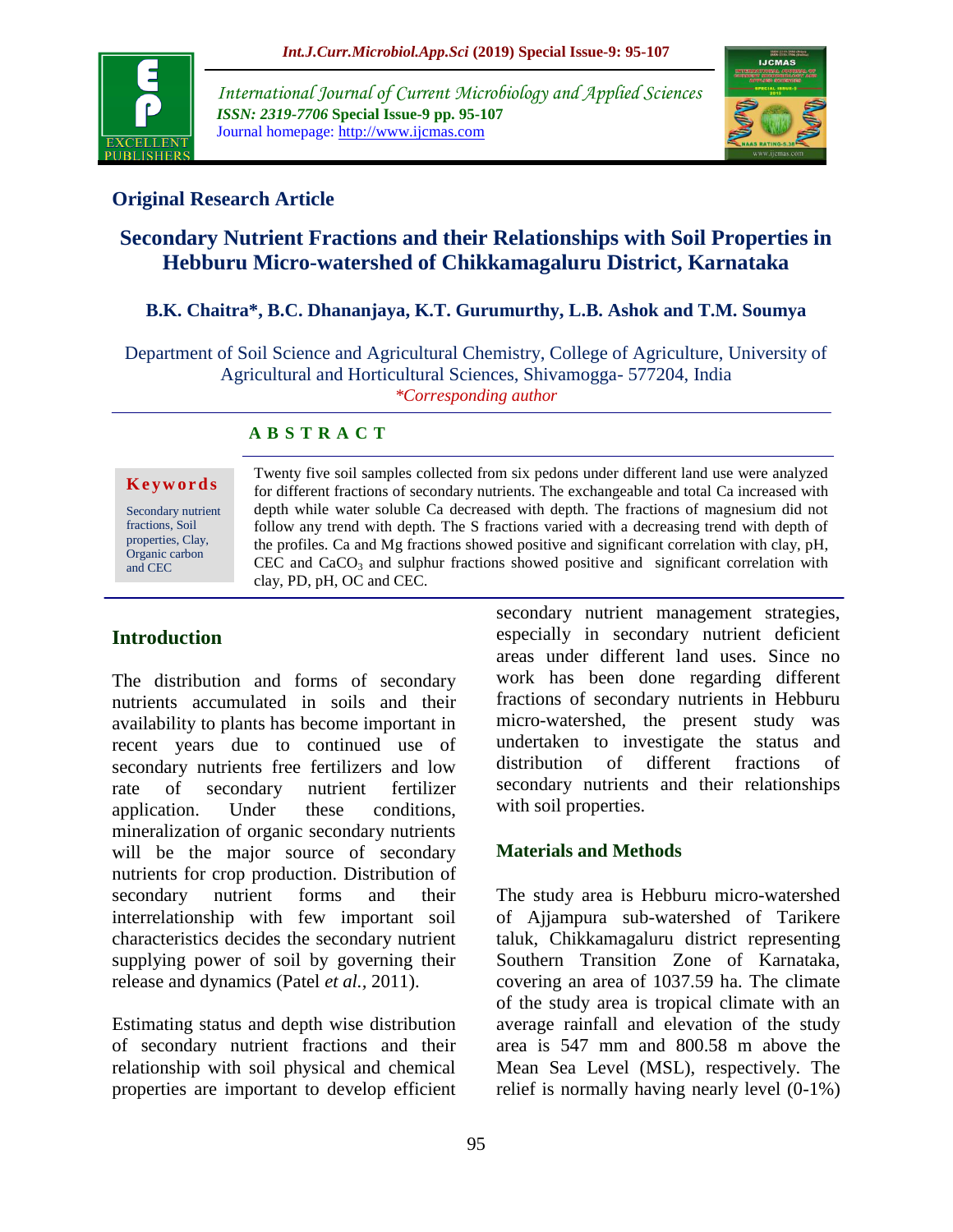to very gently sloping (3-5 %) in the dominant black soils. The basalt, granite and schist rocks majorly cover the Hebburu micro-watershed area. The predominant mineral noticed in the area is chlorite schist.

Six representative soil profiles (pedons) P1, P2, P3, P4, P5 and P6 from the Hebburu micro-watershed under different land use *viz.*, coconut, arecanut, onion, chilli, ragi and bengal gram, respectively were exposed and the horizon-wise soils were studied and analyzed for physical and chemical properties of soils using standard procedures. The soil samples were analyzed for calcium and magnesium fractions *viz.,* exchangeable, Water soluble, Non-exchangeable and Total calcium and magnesium by using standard procedures (Jackson, 1973) and sulphur fractions *viz.,* sulphate, water soluble and heat soluble sulphur sulphur (Williams and Steinbergs, 1959), organic sulphur (Bardsley and Lancaster, 1965) and total sulphur (Tabatabai, 1982). The non-sulphate sulphur was obtained by substracting sulphate S, organic S, water soluble S and heat soluble S from total S. Simple correlations were worked out between secondary nutrient fractions and physical and chemical properties of the soil by standard statistical method (Sundararaj *et al.,* 1972).

### **Results and Discussion**

The results on physical, chemical properties, calcium fractions, magnesium fractions and sulphur fractions of soils are given in the table 1, 2, 3, 4 and 5, respectively.

### **Calcium fractions**

The exchangeable Ca was increased with increase in depth under different land use except under ragi land use. The exchangeable calcium content was higher in lower depths of profiles as compared to surface layers.

This could be attributed to leaching of bases from surface to subsurface and adsorption of the cations by high clay content in the subsurface soils as reported by Ashok (1998), Anil *et al.,* (2008) and Mandal *et al.,* (2008). The water soluble Ca and non-exchangeable Ca was varied with a tendency of decrease in increase with depth under different land use. Total Ca increased with increase in depth of all the profiles under different land use. This could be attributed to leaching of bases from surface to subsurface and adsorption of the cations by high clay content in the subsurface (Ashok, 1998).

Exchangeable Ca showed a positive and significant correlation with clay, pH, CCE and CEC. Water soluble Ca showed a positive correlation with clay, PD, pH, OC, CCE, CEC and exchangeable Ca and negative correlation with BD. Nonexchangeable Ca showed a positive and significant correlation with clay, pH, CCE, CEC, exchangeable Ca and water soluble Ca Total Ca showed a positive and significant correlation with clay, pH, CCE, CEC, exchangeable Ca, and non-exchangeable Ca. Exchangeable Ca was positively and significantly correlated with exchangeable Mg, CEC and clay, while similar correlations both in magnitude and directions were observed between exchangeable Mg. Most of the soil properties correlated with exchangeable Ca which is attributed due to clay content in soils having higher base cations as observed the similar results of Gebeyaw (2015).

### **Magnesium fractions**

Exchangeable Mg was second dominant cation after the calcium in soil exchange complex in all the profile soils. The exchangeable Mg content was higher in lower depths of profiles as compared to surface layers as also reported by Verma *et*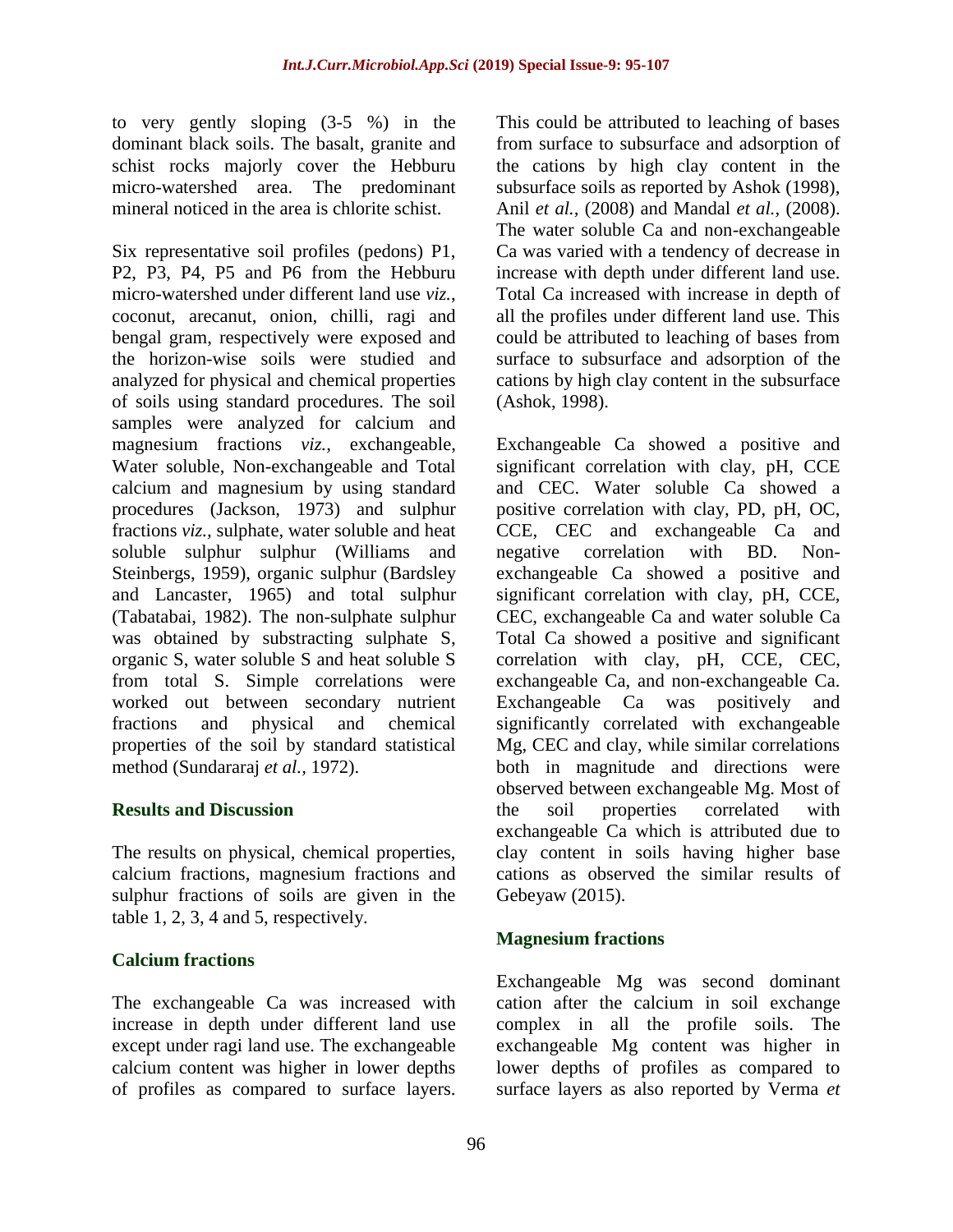*al.,* (2013). This could be attributed to leaching of bases from surface to sub surface and adsorption of the cations by higher content of clay in the sub surface similar results were made by Ashok (1998).The fractions of Mg did not follow definite trend with increase in depth of profiles under different land use. The irregular trend in the increase or decrease of exchangeable Mg content with soil depth under different land uses were also reported by Ashok (1998), Anil *et al.,* (2008) and Mandal *et al.,* (2008).

Exchangeable Mg showed a positive and significant correlation with clay, pH, and CEC and negatively significant correlation with PD. Water soluble Mg showed a showed a positive and significant correlation with PD and OC and negatively significant correlation with exchangeable Mg. Non-exchangeable Mg showed a negative and significant correlation with CCE. Total Mg showed a positive and significant correlation with clay, BD, pH, CEC, exchangeable Mg and nonexchangeable Mg and negatively significant correlation with water soluble Mg.

#### **Sulphur fractions**

The fractions of S varied with a decreasing trend in with increase depth of profiles under different land use. The lower values of suphate sulphur may be due to differences in soil and decreased with depth was due to low organic carbon content (Sarkar *et al.,* 2007) and also reported that reducing microbial population are the possible reasons for such decreasing trend. Similar results of decreases in sulphate S with depth are also reported by Patel and Patel (2008) and Patel *et al.,* (2011) in soils from Gujarath.

The results revealed that lower values of organic sulphur was generally recorded in sub-surface horizon than surface horizon as reported by Patel and Patel (2008) in South Gujarath and Jat and Yadav (2006) in Jaipur district of Rajasthan due to carbon bonded sulphur organic sulphur constituted 70 per cent of total indicate that it forms stable and reserve pool and could only be available after mineralization. Similar results were also reported by Sarkar *et al.,* (2007). Organic S was the dominant form followed by nonsulphate S and sulphate-S in all the profiles studied as reported by Singh and Room Singh (2007).

The lower content of water soluble sulphur with depth might be due to leaching loss of sulphate from the soils indicates that sulphate loosely bound to exchangeable sites which could be dissolved easily by distilled water and results of lower values of total sulphur in soils with depth might be associated with lower amounts of clay and organic carbon with depth of profiles were made by Patel and Patel (2008) and Patel *et al.,* (2011) in South Gujarath and Das *et al.*, (2012) in Assam. The results of heat soluble sulphur than water soluble with depth might be due to release of additional amount of sulphur from organic as well as clay particles on wet and dry heating of soil during extractions. Heating of soil may liberate greater amount of sulphate sulphur covalently bonded to organic matter. Similar observations have also been reported by Singh *et al.,* (2006), and Patel *et al.,* (2011).

The results found that total sulphur followed a decreasing trend with increase depth of profiles under different land use. These observations are in agreement with those of Patel *et al.*, (2011). The considerable variation in the total S values in the soils might be due to varying cropping system and parent materials as reported by Jat and Yadav (2006) and Patel *et al.,* (2011)

Lower non- sulphate S in the soils of high S category might be due to their slightly lower pH and higher organic matter contents.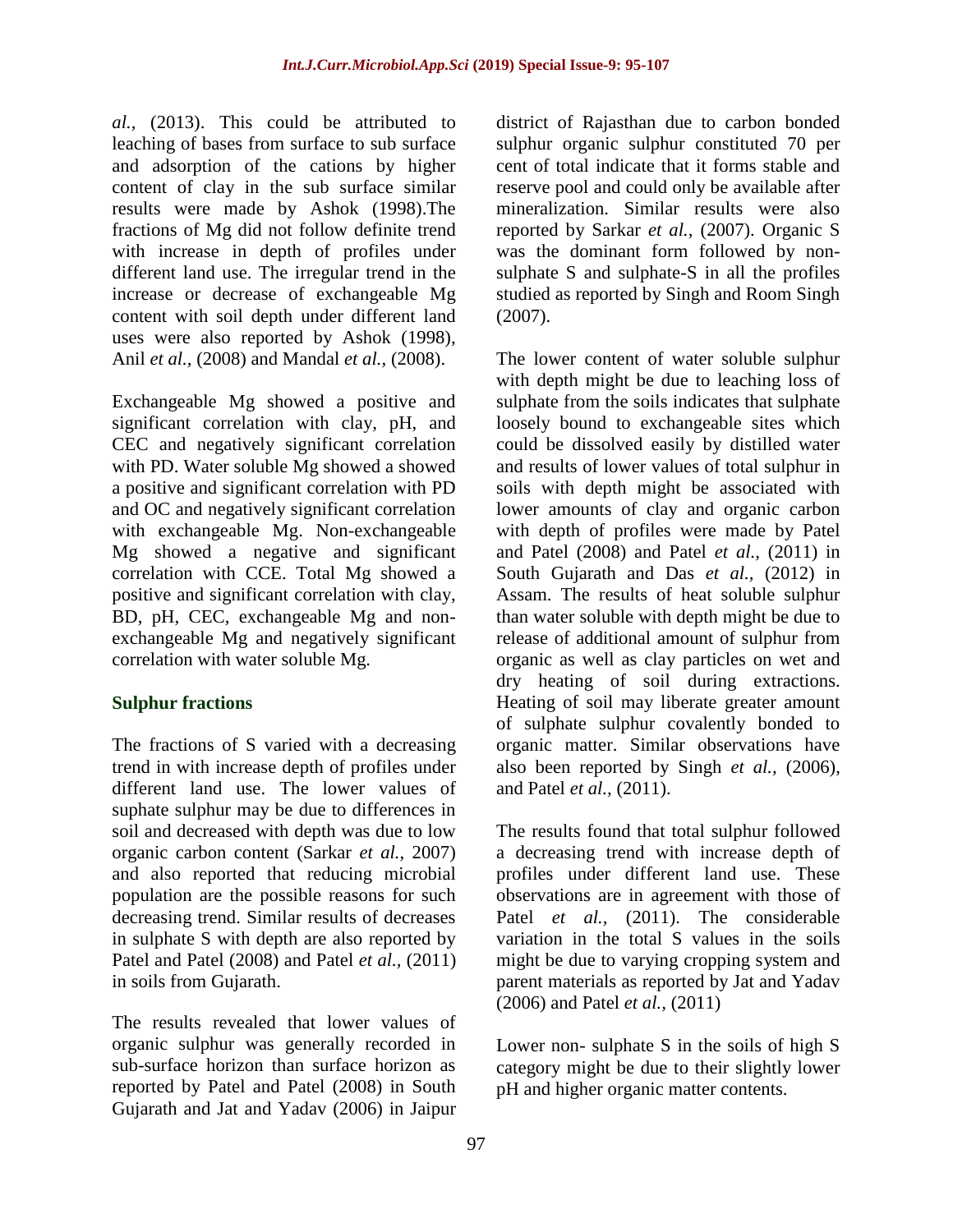# **Table.1** Physical properties of pedons under different land use

| <b>Depth</b><br>Horizon           |                                |             | Particle size distribution $(\% )$ |             | <b>Textural class</b> | <b>Bulk density</b> | <b>Particle density</b> |
|-----------------------------------|--------------------------------|-------------|------------------------------------|-------------|-----------------------|---------------------|-------------------------|
|                                   | (cm)                           | <b>Sand</b> | <b>Silt</b>                        | <b>Clay</b> |                       |                     | $(Mg m-3)$              |
| <b>Pedon 1 - Coconut land use</b> |                                |             |                                    |             |                       |                     |                         |
| Ap                                | $0-18$                         | 42.97       | 13.01                              | 44.02       | Clay                  | 1.31                | 2.59                    |
| $Bt_1$                            | 18-48                          | 33.56       | 12.11                              | 54.33       | Clay                  | 1.60                | 2.40                    |
| Pedon 2 - Arecanut land use       |                                |             |                                    |             |                       |                     |                         |
| Ap                                | $0 - 23$                       | 30.25       | 15.00                              | 54.75       | Sandy clay loam       | 1.49                | 2.65                    |
| AB                                | $23 - 60$                      | 51.89       | 01.98                              | 46.13       | Sandy clay            | 1.65                | 2.59                    |
| <b>Bt</b>                         | 60-102                         | 53.16       | 04.88                              | 41.96       | Sandy clay loam       | 1.71                | 2.41                    |
| CB                                | 102-132                        | 68.30       | 09.10                              | 22.40       | Sandy clay loam       | 1.79                | 2.32                    |
| Pedon 3 - Onion land use          |                                |             |                                    |             |                       |                     |                         |
| Ap                                | $0 - 11$                       | 45.92       | 11.50                              | 42.58       | Clay                  | 1.78                | 2.51                    |
| $\mathbf{B}$                      | 11-49                          | 44.20       | 11.40                              | 44.40       | Clay                  | 1.54                | 2.28                    |
| $Bt_1$                            | 49-79                          | 44.00       | 08.00                              | 48.00       | Clay                  | 1.45                | 2.19                    |
| Bt <sub>2</sub>                   | 79-110                         | 36.37       | 09.25                              | 54.38       | Clay                  | 1.45                | 2.18                    |
| Bt <sub>3</sub>                   | 110-131                        | 34.69       | 08.45                              | 56.86       | Clay                  | 1.27                | 1.97                    |
| Pedon 4 - Chilli land use         |                                |             |                                    |             |                       |                     |                         |
| Ap                                | $0-17$                         | 34.70       | 19.00                              | 46.30       | Clay                  | 1.23                | 2.28                    |
| $Bw_1$                            | 17-36                          | 32.98       | 18.60                              | 48.42       | Clay                  | 1.25                | 2.21                    |
| $Bs_1$                            | 36-67                          | 32.60       | 17.80                              | 49.60       | Clay                  | 1.65                | 1.99                    |
| Bs <sub>2</sub>                   | 67-96                          | 28.91       | 10.50                              | 60.59       | Clay                  | 1.77                | 1.95                    |
| Pedon 5 - Ragi land use           |                                |             |                                    |             |                       |                     |                         |
| Ap                                | $0-16$                         | 59.57       | 03.33                              | 37.10       | Sandy clay            | 1.06                | 2.65                    |
| $Bt_1$                            | 16-43                          | 51.31       | 04.10                              | 44.56       | Sandy clay            | 1.19                | 2.19                    |
| Bt <sub>2</sub>                   | $43 - 76$                      | 68.60       | 13.70                              | 17.70       | Sandy loam            | 1.23                | 2.12                    |
| Bt <sub>3</sub>                   | 76-104                         | 69.87       | 14.98                              | 15.15       | Sandy loam            | 1.36                | 1.96                    |
| $Bt_4$                            | 104-131                        | 70.40       | 15.40                              | 14.20       | Sandy loam            | 1.41                | 1.78                    |
|                                   | Pedon 6 - Bengal gram land use |             |                                    |             |                       |                     |                         |
| Ap                                | $0 - 20$                       | 60.27       | 05.90                              | 33.83       | Clay                  | 1.39                | 2.50                    |
| Bs <sub>1</sub>                   | 20-36                          | 50.20       | 08.50                              | 41.30       | Clay                  | 1.48                | 2.41                    |
| Bs <sub>2</sub>                   | $36 - 60$                      | 48.85       | 05.31                              | 45.84       | Clay                  | 1.49                | 2.40                    |
| Bs <sub>3</sub>                   | 60-83                          | 33.56       | 12.11                              | 54.33       | Clay                  | 1.62                | 2.20                    |
| $Bs_4$                            | 83-110                         | 32.21       | 13.93                              | 53.86       | Clay                  | 1.66                | 2.04                    |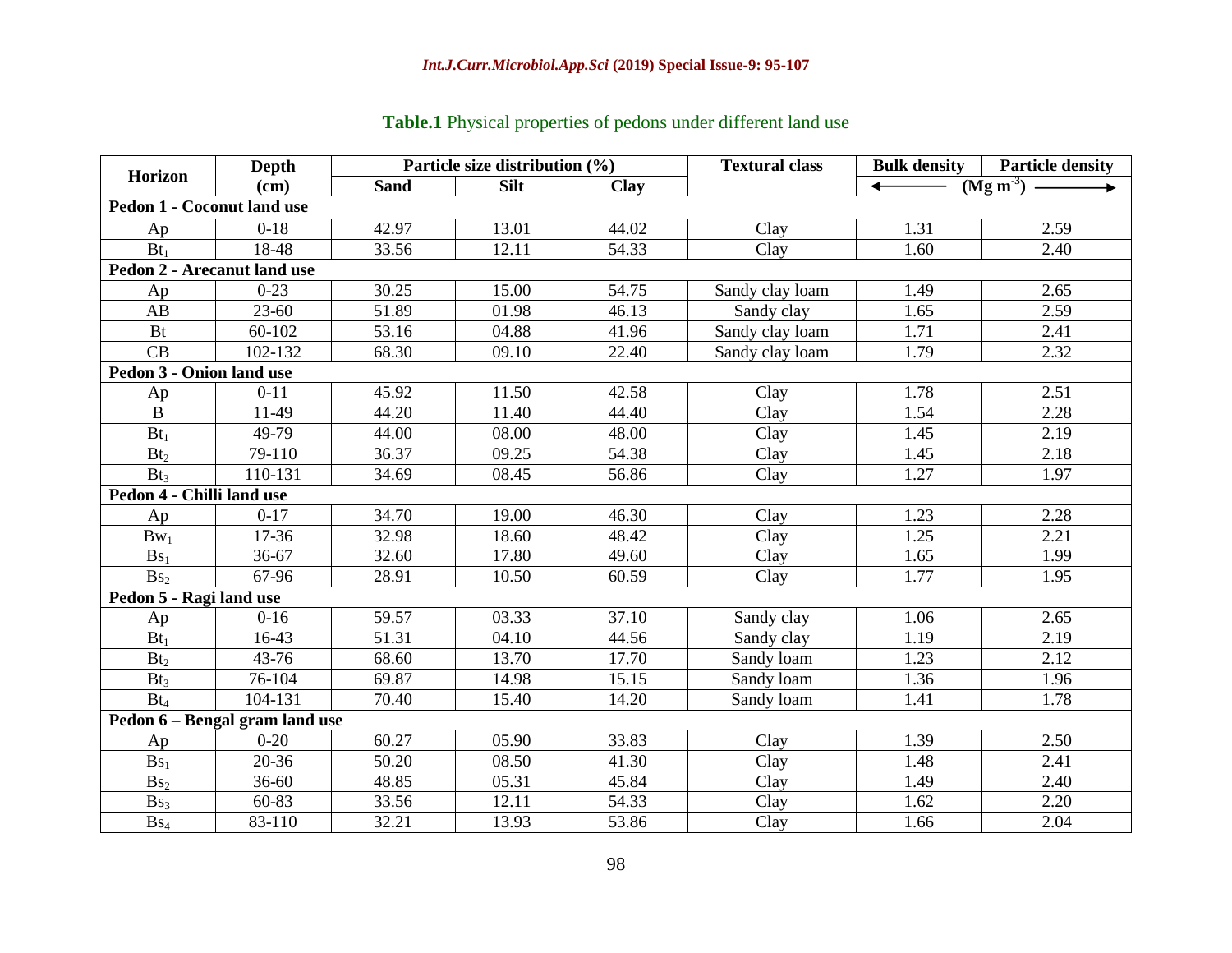| <b>Horizon</b>                 | Depth     | pH   | EC         | Organic carbon | <b>CCE</b> | <b>CEC</b>                       |
|--------------------------------|-----------|------|------------|----------------|------------|----------------------------------|
|                                | (cm)      |      | $(dS m-1)$ | $(g kg^{-1})$  |            | [cmol $(p^+)$ kg <sup>-1</sup> ] |
| Pedon 1 - Coconut land use     |           |      |            |                |            |                                  |
| Ap                             | $0 - 18$  | 7.44 | 0.30       | 9.00           | 50.01      | 62.50                            |
| $Bt_1$                         | 18-48     | 7.89 | 0.31       | 6.60           | 21.50      | 82.11                            |
| Pedon 2 - Arecanut land use    |           |      |            |                |            |                                  |
| Ap                             | $0 - 23$  | 8.15 | 0.56       | 8.33           | 50.05      | 88.15                            |
| AB                             | $23 - 60$ | 7.99 | 0.43       | 7.25           | 41.23      | 63.80                            |
| <b>Bt</b>                      | 60-102    | 8.17 | 0.54       | 5.98           | 22.10      | 57.20                            |
| CB                             | 102-132   | 8.07 | 0.49       | 5.70           | 51.00      | 46.15                            |
| Pedon 3 - Onion land use       |           |      |            |                |            |                                  |
| Ap                             | $0 - 11$  | 7.71 | 0.48       | 7.80           | 80.19      | 34.95                            |
| $\bf{B}$                       | 11-49     | 7.97 | 0.41       | 6.60           | 72.50      | 60.20                            |
| $Bt_1$                         | 49-79     | 8.03 | 0.36       | 4.40           | 80.11      | 61.35                            |
| Bt <sub>2</sub>                | 79-110    | 8.02 | 0.35       | 4.40           | 71.00      | 77.20                            |
| Bt <sub>3</sub>                | 110-131   | 8.05 | 0.40       | 3.39           | 71.51      | 79.45                            |
| Pedon 4 - Chilli land use      |           |      |            |                |            |                                  |
| Ap                             | $0 - 17$  | 8.42 | 0.27       | 6.00           | 60.12      | 75.45                            |
| $Bw_1$                         | 17-36     | 8.25 | 0.25       | 6.00           | 70.33      | 74.23                            |
| $Bs_1$                         | 36-67     | 8.21 | 0.31       | 4.40           | 50.02      | 82.19                            |
| Bs <sub>2</sub>                | 67-96     | 8.04 | 0.32       | 3.80           | 81.24      | 83.47                            |
| Pedon 5 - Ragi land use        |           |      |            |                |            |                                  |
| Ap                             | $0 - 16$  | 5.45 | 0.13       | 6.90           | 52.31      | 15.76                            |
| $Bt_1$                         | 16-43     | 5.45 | 0.09       | 4.20           | 51.22      | 13.64                            |
| Bt <sub>2</sub>                | 43-76     | 5.41 | 0.07       | 4.20           | 51.05      | 13.20                            |
| $Bt_3$                         | 76-104    | 4.99 | 0.09       | 3.10           | 51.01      | 12.55                            |
| $Bt_4$                         | 104-131   | 4.84 | 0.09       | 2.30           | 50.09      | 12.44                            |
| Pedon 6 – Bengal gram land use |           |      |            |                |            |                                  |
| Ap                             | $0 - 20$  | 8.01 | 0.45       | 6.60           | 80.36      | 78.92                            |
| $Bs_1$                         | 20-36     | 8.18 | 0.33       | 6.60           | 72.65      | 79.13                            |
| Bs <sub>2</sub>                | 36-60     | 8.22 | 0.34       | 6.60           | 71.66      | 80.58                            |
| Bs <sub>3</sub>                | 60-83     | 8.27 | 0.37       | 5.10           | 81.37      | 81.62                            |
| $\mathbf{Bs}_4$                | 83-110    | 8.34 | 0.45       | 5.30           | 70.09      | 79.99                            |

# **Table.2** Chemical properties of pedons under different land use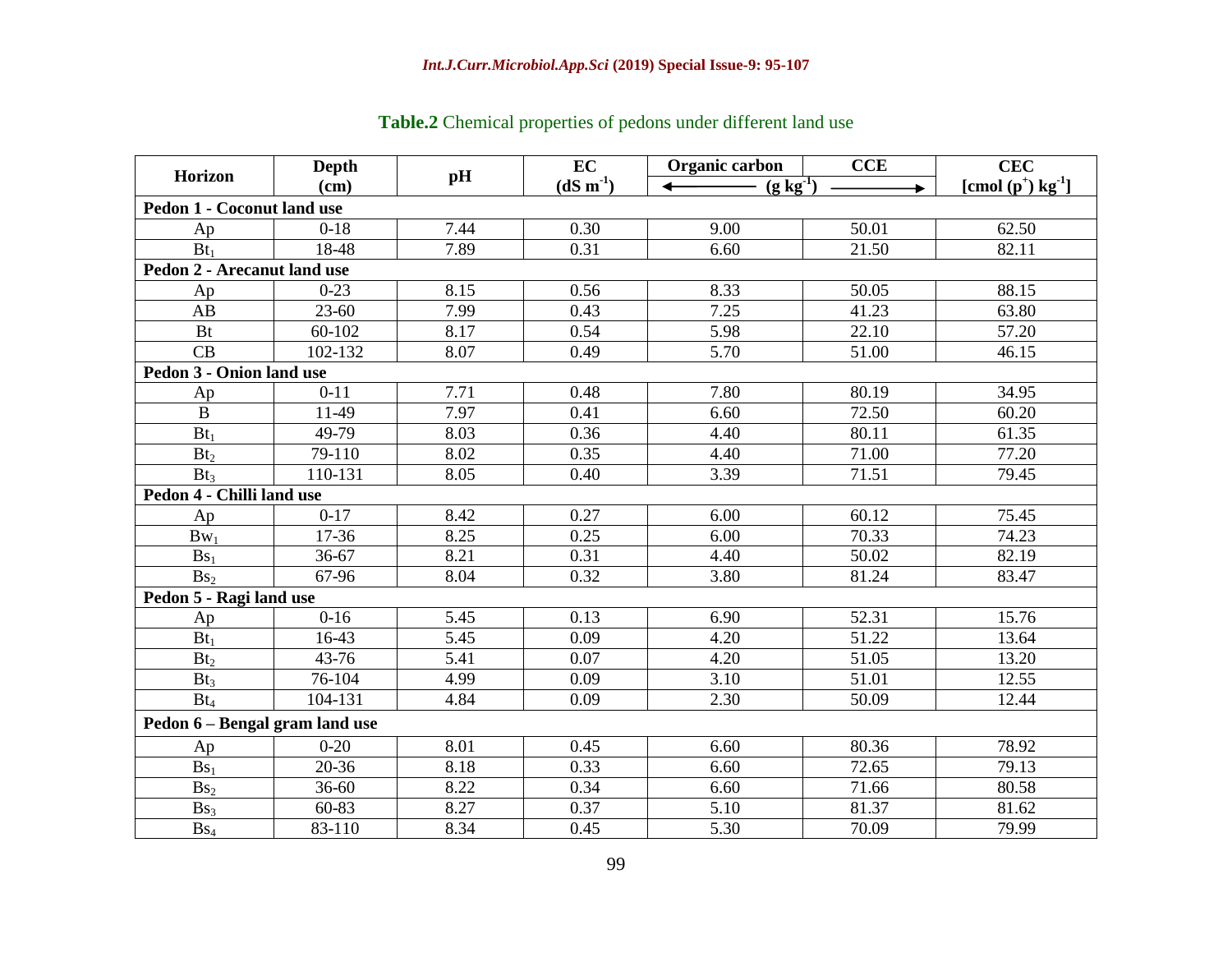|                                   | <b>Depth</b> | Exch. Ca                                     | Water soluble Ca   Non - exch. Ca |       | <b>Total Ca</b> |  |  |  |  |  |
|-----------------------------------|--------------|----------------------------------------------|-----------------------------------|-------|-----------------|--|--|--|--|--|
| <b>Horizon</b>                    | (cm)         | — [cmol (p <sup>+</sup> ) kg <sup>-1</sup> ] |                                   |       |                 |  |  |  |  |  |
| <b>Pedon 1 - Coconut land use</b> |              |                                              |                                   |       |                 |  |  |  |  |  |
| Ap                                | $0 - 18$     | 27.40                                        | 2.80                              | 17.50 | 51.25           |  |  |  |  |  |
| $Bt_1$                            | 18-48        | 44.70                                        | 2.50                              | 24.50 | 74.50           |  |  |  |  |  |
| Pedon 2 - Arecanut land use       |              |                                              |                                   |       |                 |  |  |  |  |  |
| Ap                                | $0-23$       | 12.20                                        | 2.00                              | 03.60 | 22.51           |  |  |  |  |  |
| AB                                | $23 - 60$    | 16.60                                        | 2.00                              | 04.50 | 23.39           |  |  |  |  |  |
| Bt                                | 60-102       | 11.50                                        | 1.70                              | 08.00 | 25.27           |  |  |  |  |  |
| CB                                | 102-132      | 17.80                                        | 1.70                              | 14.80 | 36.91           |  |  |  |  |  |
| Pedon 3 - Onion land use          |              |                                              |                                   |       |                 |  |  |  |  |  |
| Ap                                | $0 - 11$     | 50.00                                        | 2.00                              | 13.50 | 67.32           |  |  |  |  |  |
| $\bf{B}$                          | 11-49        | 59.40                                        | 2.00                              | 15.50 | 76.99           |  |  |  |  |  |
| $Bt_1$                            | 49-79        | 63.00                                        | 2.10                              | 19.00 | 83.10           |  |  |  |  |  |
| Bt <sub>2</sub>                   | 79-110       | 59.50                                        | 2.00                              | 21.90 | 91.40           |  |  |  |  |  |
| $Bt_3$                            | 110-131      | 57.10                                        | 2.00                              | 19.90 | 96.90           |  |  |  |  |  |
| Pedon 4 - Chilli land use         |              |                                              |                                   |       |                 |  |  |  |  |  |
| Ap                                | $0 - 17$     | 43.11                                        | 2.65                              | 18.00 | 66.30           |  |  |  |  |  |
| $Bw_1$                            | 17-36        | 43.45                                        | 2.51                              | 20.60 | 67.40           |  |  |  |  |  |
| Bs <sub>1</sub>                   | 36-67        | 44.98                                        | 2.52                              | 20.90 | 65.40           |  |  |  |  |  |
| Bs <sub>2</sub>                   | 67-96        | 45.55                                        | 2.30                              | 22.90 | 68.99           |  |  |  |  |  |
| Pedon 5 - Ragi land use           |              |                                              |                                   |       |                 |  |  |  |  |  |
| Ap                                | $0 - 16$     | 7.80                                         | 2.24                              | 5.80  | 14.40           |  |  |  |  |  |
| $Bt_1$                            | 16-43        | 7.88                                         | 2.10                              | 7.70  | 16.69           |  |  |  |  |  |
| Bt <sub>2</sub>                   | 43-76        | 7.85                                         | 2.00                              | 5.50  | 18.58           |  |  |  |  |  |
| $Bt_3$                            | 76-104       | 6.99                                         | 2.00                              | 5.00  | 20.59           |  |  |  |  |  |
| $Bt_4$                            | 104-131      | 4.33                                         | 2.00                              | 6.00  | 25.34           |  |  |  |  |  |
| Pedon 6 - Bengal gram land use    |              |                                              |                                   |       |                 |  |  |  |  |  |
| Ap                                | $0 - 20$     | 45.30                                        | 2.30                              | 30.20 | 67.60           |  |  |  |  |  |
| Bs <sub>1</sub>                   | 20-36        | 46.20                                        | 2.30                              | 21.30 | 69.99           |  |  |  |  |  |
| Bs <sub>2</sub>                   | $36 - 60$    | 47.00                                        | 2.40                              | 22.00 | 71.52           |  |  |  |  |  |
| Bs <sub>3</sub>                   | 60-83        | 44.30                                        | 2.30                              | 23.10 | 74.56           |  |  |  |  |  |
| $Bs_4$                            | 83-110       | 43.50                                        | 1.70                              | 22.40 | 76.88           |  |  |  |  |  |

# **Table.3** Calcium fractions in pedons under different land use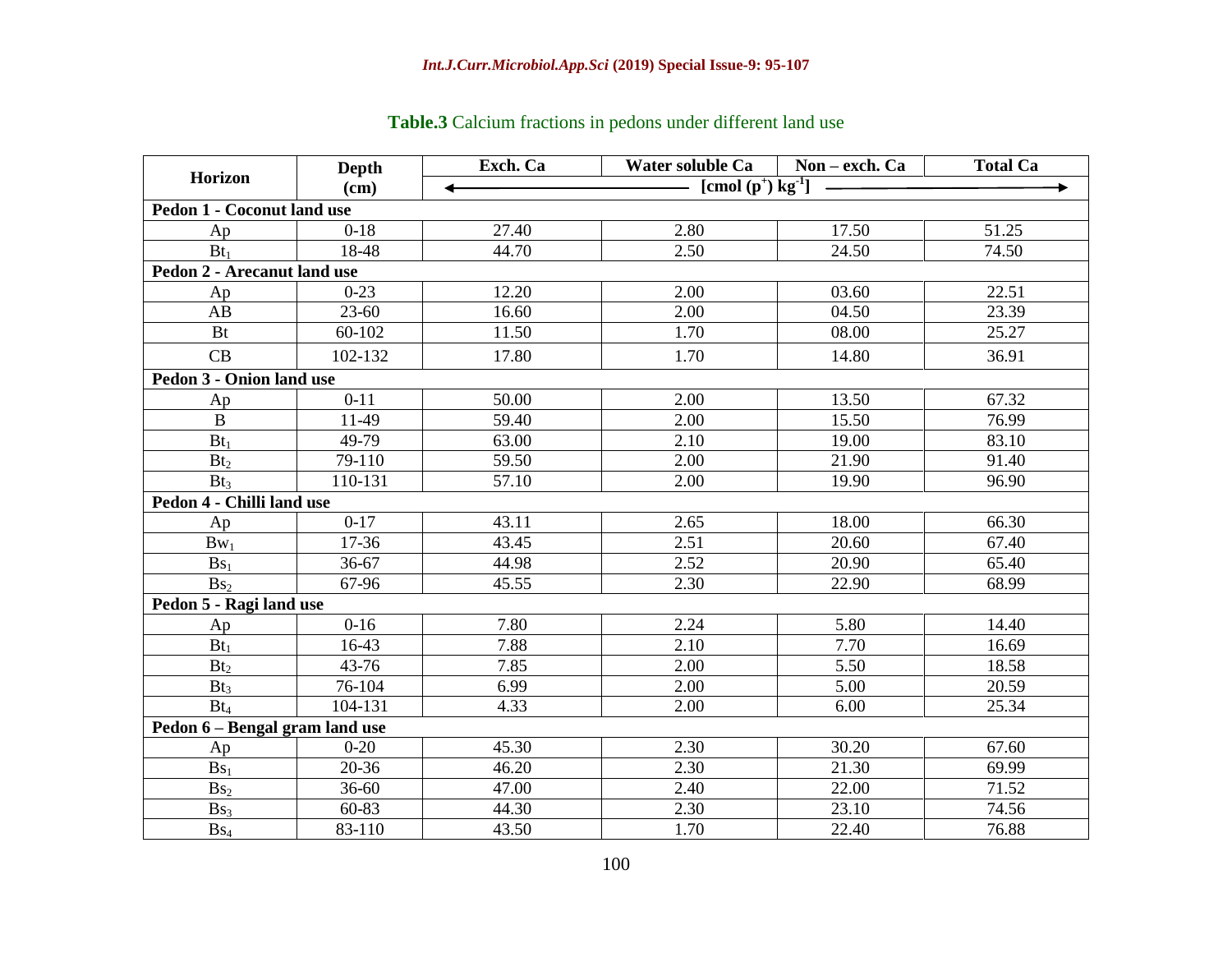|                                   | <b>Depth</b> | Exch. Mg | Water soluble Mg                 | Non – exch. $Mg$ | <b>Total Mg</b> |
|-----------------------------------|--------------|----------|----------------------------------|------------------|-----------------|
| Horizon                           | (cm)         | ↞        | [cmol $(p^+)$ kg <sup>-1</sup> ] |                  |                 |
| <b>Pedon 1 - Coconut land use</b> |              |          |                                  |                  |                 |
| Ap                                | $0-18$       | 7.10     | 1.70                             | 7.00             | 14.85           |
| $Bt_1$                            | 18-48        | 7.40     | 1.50                             | 5.30             | 16.23           |
| Pedon 2 - Arecanut land use       |              |          |                                  |                  |                 |
| Ap                                | $0 - 23$     | 8.60     | 1.90                             | 09.90            | 20.40           |
| AB                                | $23 - 60$    | 8.60     | 1.90                             | 10.10            | 20.60           |
| <b>Bt</b>                         | 60-102       | 8.80     | 1.30                             | 18.10            | 28.20           |
| CB                                | 102-132      | 8.10     | 0.80                             | 16.90            | 26.89           |
| Pedon 3 - Onion land use          |              |          |                                  |                  |                 |
| Ap                                | $0 - 11$     | 16.80    | 1.40                             | 2.80             | 19.10           |
| $\bf{B}$                          | 11-49        | 12.60    | 1.40                             | 7.70             | 21.50           |
| $Bt_1$                            | 49-79        | 10.10    | 1.20                             | 6.80             | 19.82           |
| Bt <sub>2</sub>                   | 79-110       | 19.70    | 1.00                             | 7.30             | 30.70           |
| Bt <sub>3</sub>                   | 110-131      | 24.00    | 1.10                             | 8.10             | 33.30           |
| Pedon 4 - Chilli land use         |              |          |                                  |                  |                 |
| Ap                                | $0-17$       | 15.00    | 0.70                             | 6.40             | 24.50           |
| $Bw_1$                            | 17-36        | 13.30    | 0.70                             | 8.20             | 23.61           |
| $Bs_1$                            | 36-67        | 23.70    | 0.80                             | 6.90             | 31.51           |
| Bs <sub>2</sub>                   | 67-96        | 24.20    | 0.70                             | 2.60             | 32.15           |
| Pedon 5 - Ragi land use           |              |          |                                  |                  |                 |
| Ap                                | $0 - 16$     | 3.50     | 1.60                             | 8.70             | 13.90           |
| $Bt_1$                            | 16-43        | 6.60     | 1.60                             | 5.10             | 12.50           |
| Bt <sub>2</sub>                   | 43-76        | 7.20     | 1.50                             | 3.50             | 11.85           |
| $Bt_3$                            | 76-104       | 4.80     | 1.33                             | 2.30             | 08.69           |
| $Bt_4$                            | 104-131      | 4.30     | 0.98                             | 0.60             | 05.80           |
| Pedon 6 - Bengal gram land use    |              |          |                                  |                  |                 |
| Ap                                | $0 - 20$     | 04.30    | 1.70                             | 2.60             | 08.60           |
| $Bs_1$                            | 20-36        | 04.80    | 1.56                             | 4.40             | 10.76           |
| Bs <sub>2</sub>                   | $36 - 60$    | 09.80    | 1.41                             | 5.90             | 17.11           |
| Bs <sub>3</sub>                   | 60-83        | 13.90    | 1.40                             | 3.60             | 19.98           |
| $\mathbf{Bs}_4$                   | 83-110       | 18.00    | 1.10                             | 9.10             | 28.68           |

## **Table.4** Magnesium fractions in pedons under different land use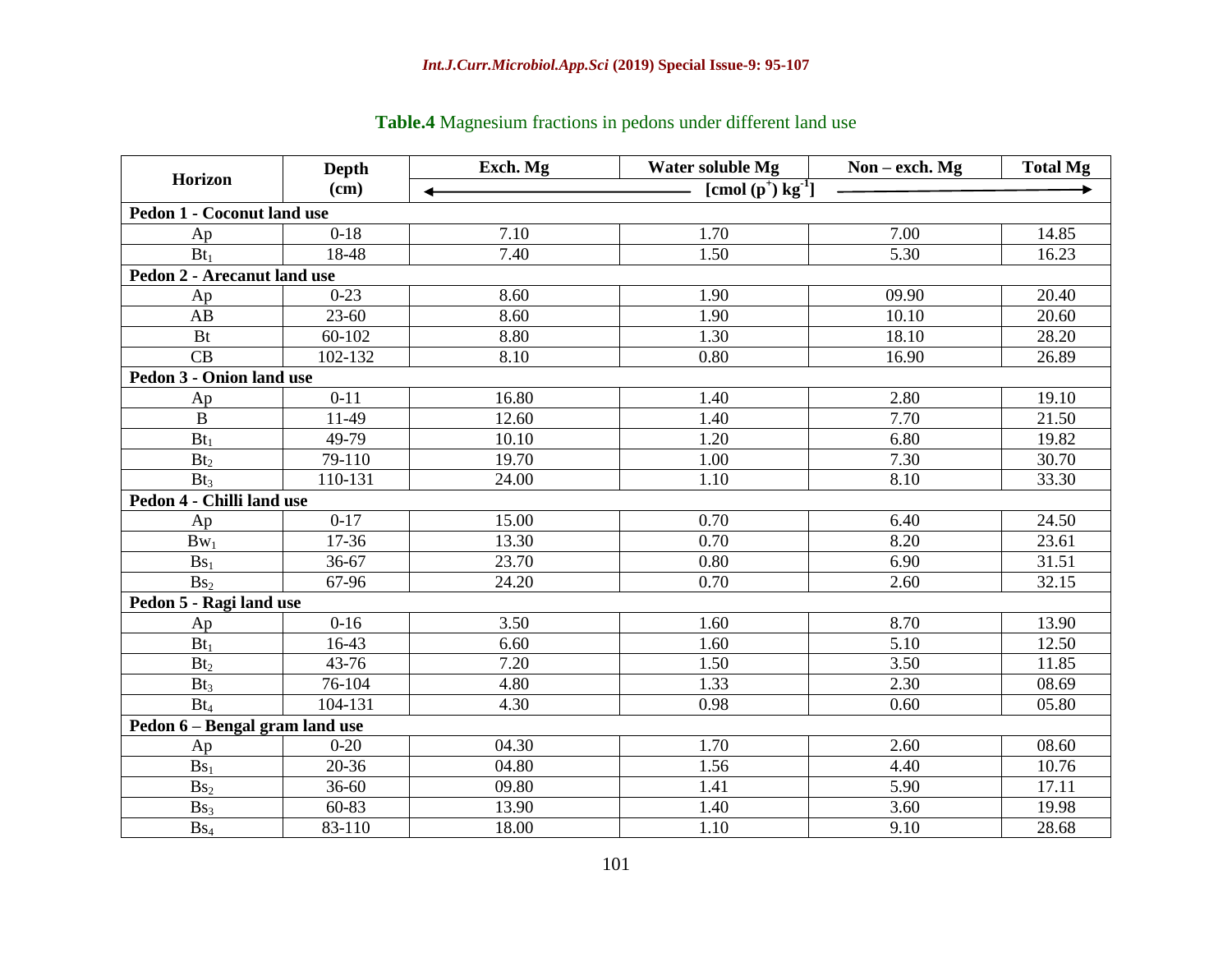| <b>Horizon</b>                    | <b>Depth</b> | <b>Sulphate S</b>          | <b>Organic S</b> | <b>Water soluble S</b> |      | Non $-$ sulphate $S$ | <b>Total S</b> |  |  |  |  |
|-----------------------------------|--------------|----------------------------|------------------|------------------------|------|----------------------|----------------|--|--|--|--|
|                                   | $(cm)$       | $(mg\ \overline{kg^{-1}})$ |                  |                        |      |                      |                |  |  |  |  |
| <b>Pedon 1 - Coconut land use</b> |              |                            |                  |                        |      |                      |                |  |  |  |  |
| Ap                                | $0-18$       | 5.48                       | 239.04           | 2.22                   | 2.17 | 49.89                | 298.80         |  |  |  |  |
| $Bt_1$                            | 18-48        | 3.96                       | 226.04           | 2.12                   | 2.13 | 48.30                | 282.55         |  |  |  |  |
| Pedon 2 - Arecanut land use       |              |                            |                  |                        |      |                      |                |  |  |  |  |
| Ap                                | $0 - 23$     | 7.33                       | 248.11           | 3.69                   | 2.22 | 39.74                | 301.09         |  |  |  |  |
| AB                                | $23 - 60$    | 6.99                       | 232.60           | 3.51                   | 2.18 | 37.05                | 282.33         |  |  |  |  |
| <b>Bt</b>                         | 60-102       | 6.51                       | 216.93           | 2.98                   | 2.17 | 32.59                | 262.28         |  |  |  |  |
| CB                                | 102-132      | 5.59                       | 196.15           | 2.60                   | 2.12 | 32.14                | 241.60         |  |  |  |  |
| Pedon 3 - Onion land use          |              |                            |                  |                        |      |                      |                |  |  |  |  |
| Ap                                | $0 - 11$     | 4.66                       | 224.58           | 2.83                   | 2.13 | 40.20                | 274.40         |  |  |  |  |
| $\mathbf{B}$                      | 11-49        | 4.52                       | 212.73           | 2.86                   | 2.15 | 38.99                | 261.25         |  |  |  |  |
| $Bt_1$                            | 49-79        | 4.49                       | 208.67           | 2.36                   | 2.14 | 39.46                | 257.12         |  |  |  |  |
| Bt <sub>2</sub>                   | 79-110       | 4.33                       | 188.92           | 2.35                   | 2.12 | 35.90                | 233.62         |  |  |  |  |
| Bt <sub>3</sub>                   | 110-131      | 4.30                       | 177.59           | 2.03                   | 2.11 | 35.96                | 221.99         |  |  |  |  |
| Pedon 4 - Chilli land use         |              |                            |                  |                        |      |                      |                |  |  |  |  |
| Ap                                | $0-17$       | 3.93                       | 168.65           | 1.86                   | 2.09 | 34.42                | 206.89         |  |  |  |  |
| $Bw_1$                            | 17-36        | 3.65                       | 161.33           | 1.85                   | 2.08 | 32.75                | 199.21         |  |  |  |  |
| $Bs_1$                            | 36-67        | 3.11                       | 159.25           | 1.67                   | 2.10 | 30.36                | 198.88         |  |  |  |  |
| Bs <sub>2</sub>                   | 67-96        | 2.98                       | 152.48           | 1.57                   | 2.09 | 30.30                | 193.55         |  |  |  |  |
| Pedon 5 - Ragi land use           |              |                            |                  |                        |      |                      |                |  |  |  |  |
| Ap                                | $0 - 16$     | 2.99                       | 136.55           | 2.72                   | 1.98 | 31.28                | 168.51         |  |  |  |  |
| $Bt_1$                            | 16-43        | 2.58                       | 132.29           | 2.01                   | 1.95 | 29.97                | 168.10         |  |  |  |  |
| Bt <sub>2</sub>                   | 43-76        | 2.11                       | 128.71           | 2.00                   | 1.66 | 28.10                | 160.53         |  |  |  |  |
| Bt <sub>3</sub>                   | 76-104       | 1.95                       | 124.39           | 1.84                   | 1.52 | 26.05                | 157.82         |  |  |  |  |
| $Bt_4$                            | 104-131      | 1.73                       | 120.33           | 1.37                   | 1.51 | 24.27                | 156.22         |  |  |  |  |
| Pedon 6 – Bengal gram land use    |              |                            |                  |                        |      |                      |                |  |  |  |  |
| Ap                                | $0 - 20$     | 4.32                       | 184.92           | 2.02                   | 2.08 | 35.85                | 226.19         |  |  |  |  |
| Bs <sub>1</sub>                   | $20 - 36$    | 4.33                       | 181.69           | 2.04                   | 2.12 | 34.66                | 222.84         |  |  |  |  |
| Bs <sub>2</sub>                   | $36 - 60$    | 4.26                       | 176.81           | 1.96                   | 2.08 | 33.55                | 221.66         |  |  |  |  |
| Bs <sub>3</sub>                   | 60-83        | 4.19                       | 174.10           | 1.85                   | 2.06 | 32.43                | 217.63         |  |  |  |  |
| $\overline{Bs_4}$                 | 83-110       | 4.06                       | 165.82           | 1.92                   | 2.11 | 32.36                | 207.27         |  |  |  |  |

**Table.5** Sulphur fractions in pedons under different land use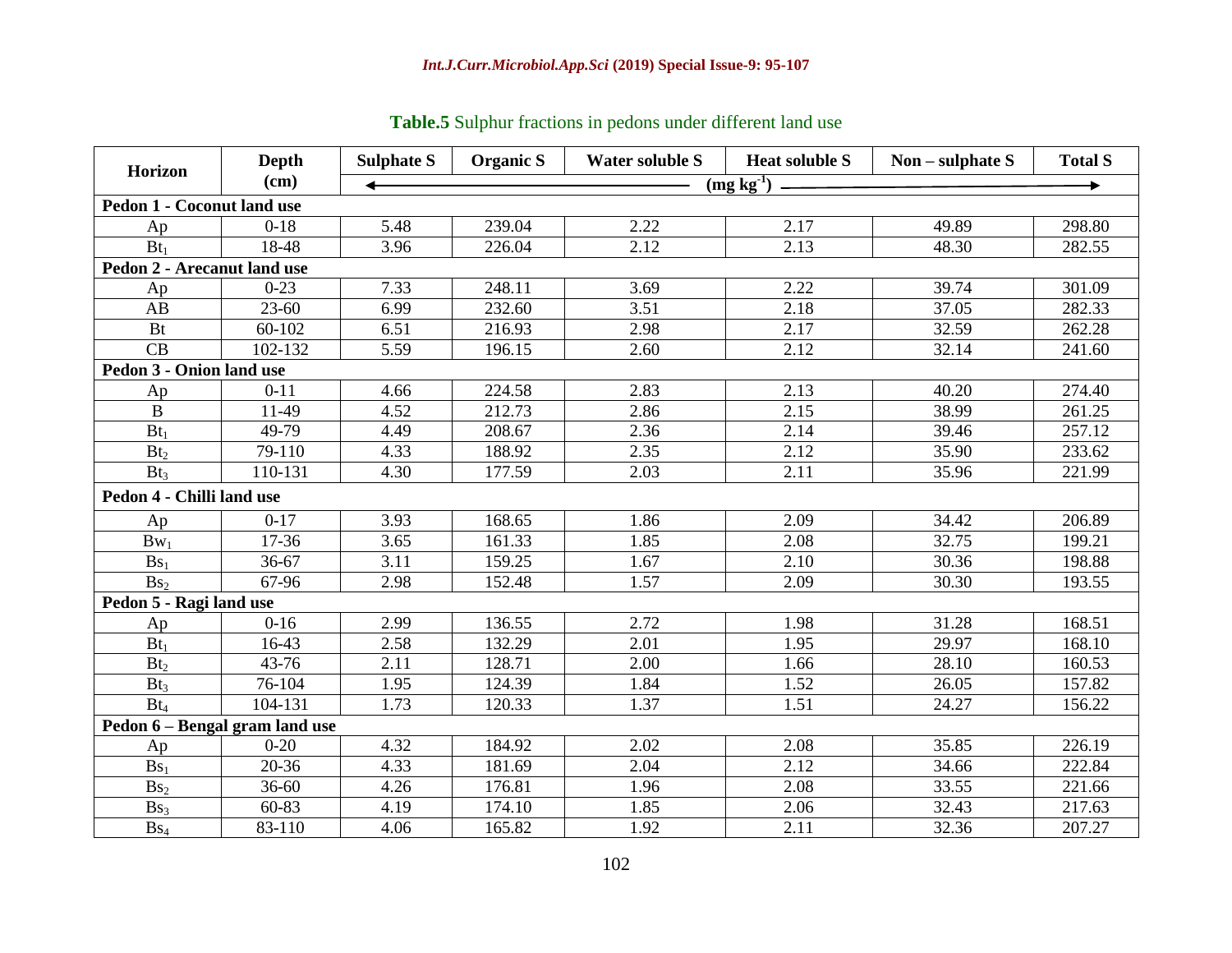| <b>Parameters</b> | Clay      | <b>BD</b> | <b>PD</b> | pH        | OC       | <b>CCE</b> | <b>CEC</b> | Exch.Ca   | WS-Ca    | NE-Ca     |
|-------------------|-----------|-----------|-----------|-----------|----------|------------|------------|-----------|----------|-----------|
| <b>BD</b>         | 0.221     | 1.000     |           |           |          |            |            |           |          |           |
| PD                | 0.154     | $-0.016$  | 1.000     |           |          |            |            |           |          |           |
| pH                | $0.707**$ | $0.517**$ | 0.262     | 1.000     |          |            |            |           |          |           |
| OC                | 0.282     | $-0.126$  | $0.897**$ | $0.433*$  | 1.000    |            |            |           |          |           |
| CCE               | 0.248     | 0.008     | $-0.187$  | 0.283     | $-0.091$ | 1.000      |            |           |          |           |
| <b>CEC</b>        | $0.771**$ | 0.364     | 0.143     | $0.907**$ | 0.320    | 0.269      | 1.000      |           |          |           |
| Exch.Ca           | $0.619**$ | 0.233     | $-0.098$  | $0.698**$ | 0.062    | $0.645**$  | $0.677**$  | 1.000     |          |           |
| WS-Ca             | 0.267     | $-0.340$  | 0.167     | 0.152     | 0.239    | 0.082      | 0.319      | 0.267     | 1.000    |           |
| NE-Ca             | $0.497*$  | 0.214     | $-0.109$  | $0.644**$ | 0.054    | $0.517**$  | $0.713**$  | $0.818**$ | $0.423*$ | 1.000     |
| <b>Total Ca</b>   | $0.605**$ | 0.221     | $-0.197$  | $0.680**$ | $-0.010$ | $0.609**$  | $0.699**$  | $0.973**$ | 0.260    | $0.864**$ |

**Table.6** Correlation co-efficient (r) between calcium fractions and selected soil properties under different land use

**\*\*** Correlation is significant at 1 per cent level of significance

**\*** Correlation is significant at 5 per cent level of significance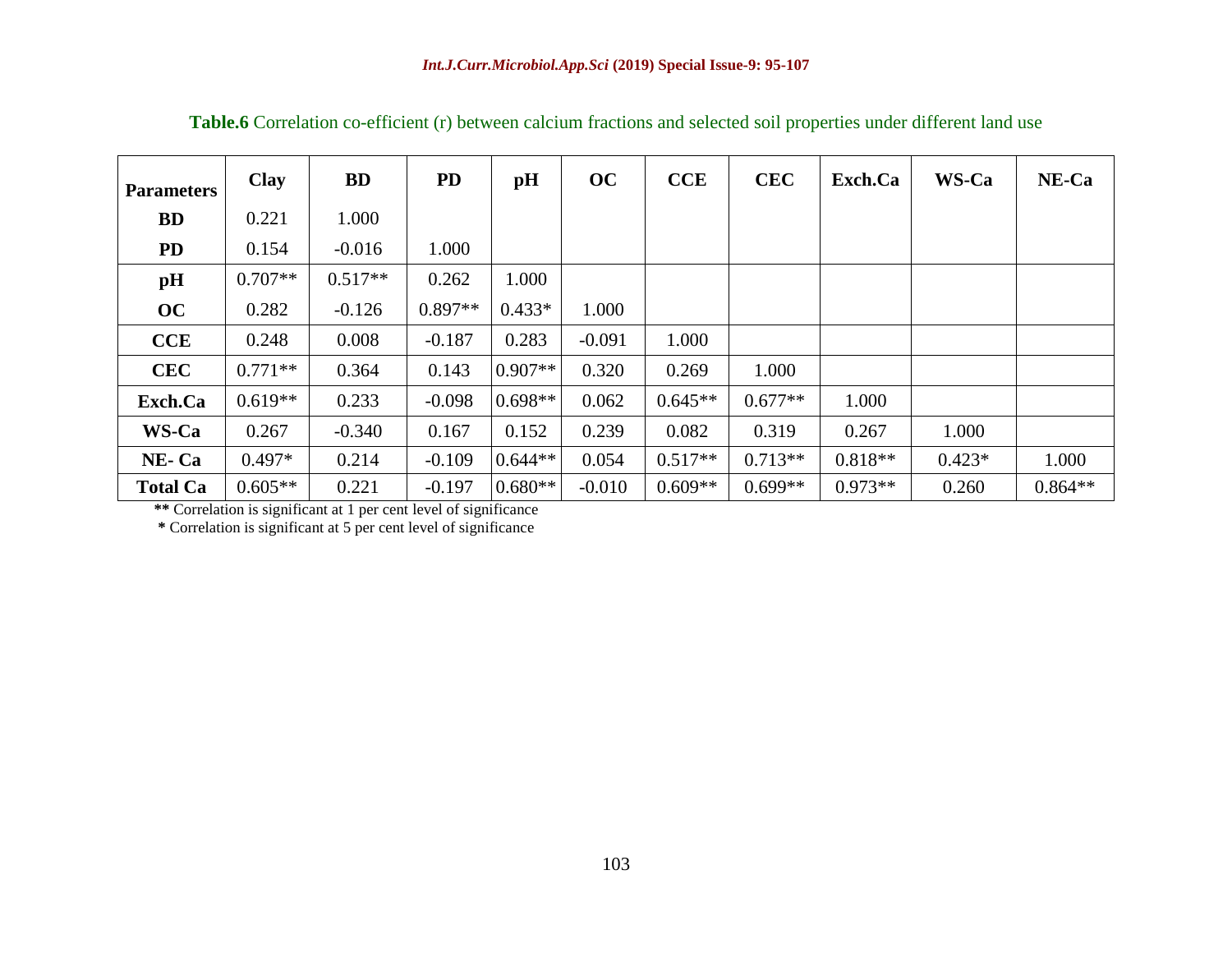| <b>Parameters</b> | <b>Clay</b> | <b>BD</b> | <b>PD</b> | pH        | OC        | <b>CCE</b> | <b>CEC</b> | Exch. Mg   | WS-Mg      | $NE- Mg$  |
|-------------------|-------------|-----------|-----------|-----------|-----------|------------|------------|------------|------------|-----------|
| <b>BD</b>         | 0.221       | 1.000     |           |           |           |            |            |            |            |           |
| <b>PD</b>         | 0.154       | $-0.016$  | 1.000     |           |           |            |            |            |            |           |
| pH                | $0.707**$   | $0.517**$ | 0.262     | 1.000     |           |            |            |            |            |           |
| OC                | 0.282       | $-0.126$  | $0.897**$ | $0.433*$  | 1.000     |            |            |            |            |           |
| CCE               | 0.248       | 0.008     | $-0.187$  | 0.283     | $-0.091$  | 1.000      |            |            |            |           |
| <b>CEC</b>        | $0.771**$   | 0.364     | 0.143     | $0.907**$ | 0.320     | 0.269      | 1.000      |            |            |           |
| Exch. Mg          | $0.631**$   | 0.338     | $-0.429*$ | $0.507**$ | $-0.232$  | 0.395      | $0.503*$   | 1.000      |            |           |
| WS-Mg             | $-0.057$    | $-0.153$  | $0.666**$ | $-0.189$  | $0.526**$ | $-0.222$   | $-0.139$   | $-0.593**$ | 1.000      |           |
| $NE-Mg$           | 0.134       | 0.253     | 0.340     | 0.383     | 0.311     | $-0.424*$  | 0.166      | 0.013      | $-0.061$   | 1.000     |
| <b>Total Mg</b>   | $0.637**$   | $0.420*$  | $-0.195$  | $0.647**$ | $-0.058$  | 0.117      | $0.555**$  | $0.851**$  | $-0.560**$ | $0.517**$ |

**Table.7** Correlation co-efficient (r) between magnesium fractions and selected soil properties under different land use

**\*\*** Correlation is significant at 1 per cent level of significance

**\*** Correlation is significant at 5 per cent level of significance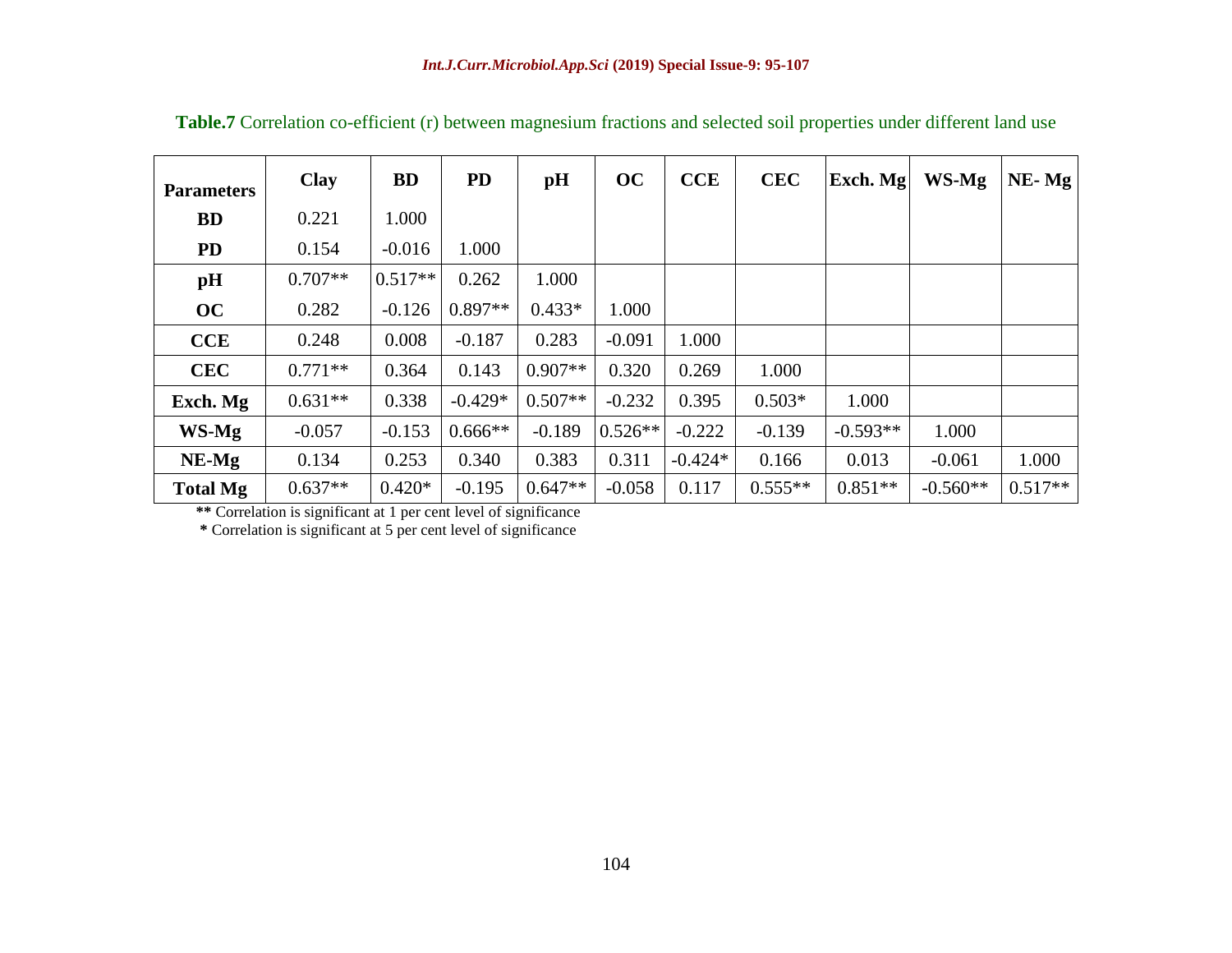| <b>Parameters</b> | <b>Clay</b> | <b>BD</b> | <b>PD</b> | pH        | oc        | <b>CCE</b> | <b>CEC</b> | $SO4-S$   | Org. S    | WS-S      | $HS-S$    | $NS-S$    |
|-------------------|-------------|-----------|-----------|-----------|-----------|------------|------------|-----------|-----------|-----------|-----------|-----------|
| <b>BD</b>         | 0.221       | 1.000     |           |           |           |            |            |           |           |           |           |           |
| <b>PD</b>         | 0.154       | $-0.016$  | 1.000     |           |           |            |            |           |           |           |           |           |
| pH                | $0.707**$   | $0.517**$ | 0.262     | 1.000     |           |            |            |           |           |           |           |           |
| OC                | 0.282       | 0.126     | $0.897**$ | $0.433*$  | 1.000     |            |            |           |           |           |           |           |
| <b>CCE</b>        | 0.248       | 0.008     | $-0.187$  | 0.283     | $-0.091$  | 1.000      |            |           |           |           |           |           |
| <b>CEC</b>        | $0.771**$   | 0.364     | 0.143     | $0.907**$ | 0.320     | 0.269      | 1.000      |           |           |           |           |           |
| $SO_4-S$          | 0.386       | $0.414*$  | $0.674**$ | $0.648**$ | $0.684**$ | $-0.162$   | $0.491*$   | 1.000     |           |           |           |           |
| Org. S            | $0.436*$    | $0.442*$  | $0.662**$ | $0.641**$ | $0.725**$ | $-0.134$   | $0.503*$   | $0.890*$  | 1.000     |           |           |           |
| WS-S              | 0.138       | 0.209     | $0.726**$ | 0.215     | $0.614**$ | $-0.276$   | 0.032      | $0.798**$ | $0.708**$ | 1.000     |           |           |
| $HS-S$            | $0.776**$   | 0.370     | $0.554**$ | $0.865**$ | $0.642**$ | 0.139      | $0.739**$  | $0.755**$ | $0.758**$ | $0.478*$  | 1.000     |           |
| $NS-S$            | $0.478*$    | 0.123     | $0.605**$ | $0.484*$  | $0.698**$ | $-0.083$   | $0.446*$   | $0.575**$ | $0.843**$ | $0.411*$  | $0.660**$ | 1.000     |
| <b>TS</b>         | $0.445*$    | $0.447*$  | $0.641**$ | $0.635**$ | $0.714**$ | $-0.134$   | 0.508      | $0.873**$ | $0.998**$ | $0.679**$ | $0.750**$ | $0.860**$ |

**Table.8** Correlation co-efficient (r) between sulphur fractions and selected soil properties under different land use

**\*\*** Correlation is significant at 1 per cent level of significance

**\*** Correlation is significant at 5 per cent level of significance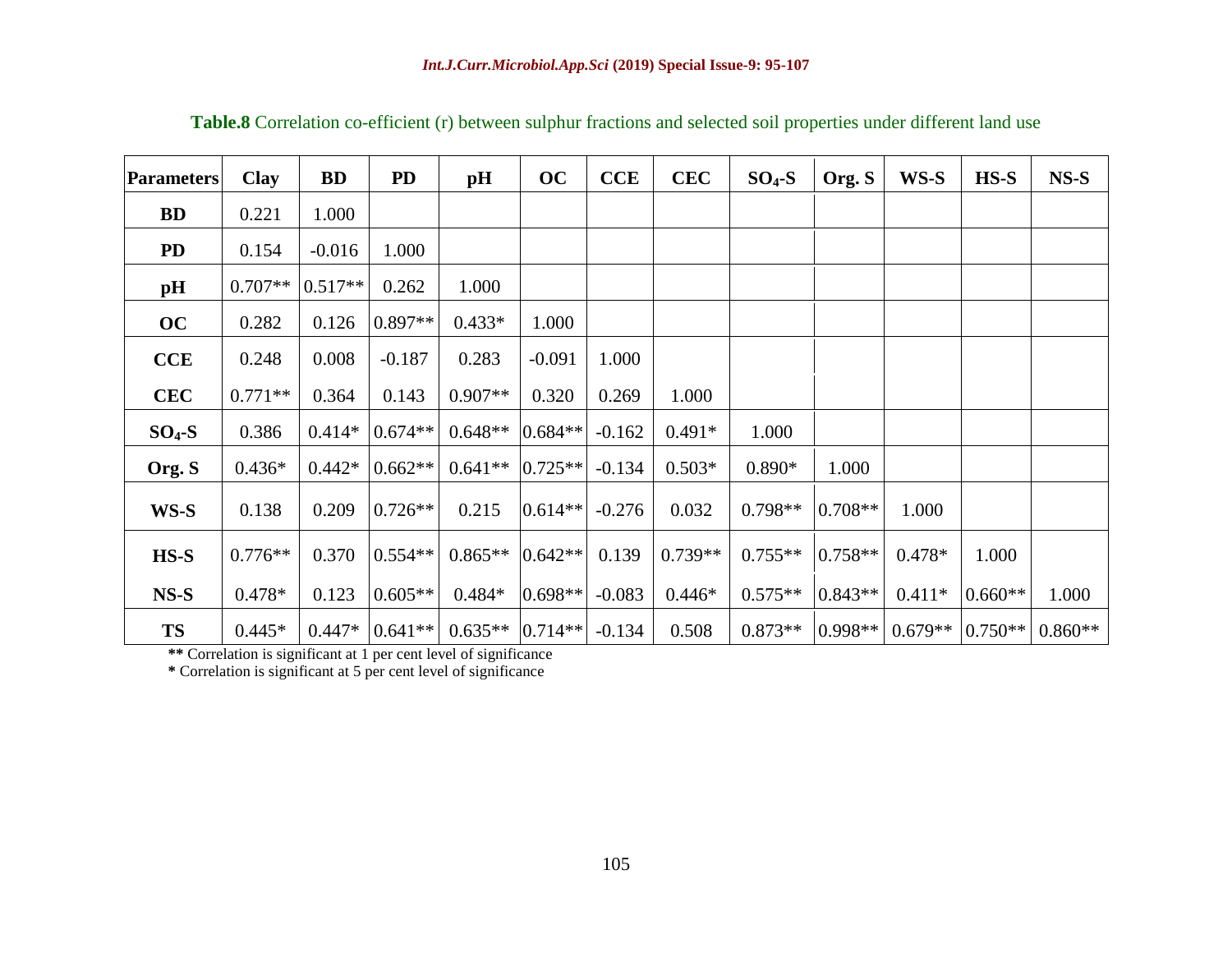Under these conditions, there is possibility of continuous break down of the nonsulphate S in surface layer with its subsequent leaching to sub-horizons. Takkar, (1987), Kumar and Singh (1999), Jat and Yadav (2006) and Patel *et al.,* (2011) also reported similar findings in different soils.

All the forms of S, *viz.,* sulphate S, organic S, water soluble S, heat soluble S, non sulphate S and total S showed a positive and significant correlation with BD, PD, pH, OC and CEC, positive correlation with clay and negative correlation with CCE irrespective of different land use. The relationships studies between soil properties and various fractions of sulphur, revealed that, have a positive and significant correlation with organic carbon could be thought of as a good S-reservoir in the soils (Das *et al.,*  2012). Positive and significant relations of S fractions with soils properties are reported by Sarkar *et al.,* (2007) in Alfisols of West Bengal, Singh and Room Singh (2007) in soils of Uttar Pradesh and Patel *et al.,* (2011) in some soils of Gujarath.

### **References**

- Anil, R. C., Khandelwal, M. K. and Gururaja Rao, G., 2008, Characterization and classification of salt affected soils of Samni farm, Bharuch district, Gujarath. *Agopedology,* 18(2): 71-75.
- Ashok, K., 1998, Studies on the properties of an Alfisols under selected forest plantations. *M. Sc. Thesis,* University of Agricultural Sciences, Bangalore (India).
- Bardsley, C. E. and Lancaster, J. D., 1965, Sulphur, In: C. A. Black (Ed.). Methods of soil analysis, Part 2, Agronomy 9, *American Soc. Agron.,* Madison, Wisconsin, USA. Pp: 1102-

1116.

- Chesnin, L. and Yien, C. H., 1951, Turbidimetric determination of available sulphate. *Soil Sci. Soc. American Proc.,* 15: 149-151.
- Das, K. N., Basumatari, A. and Borkotoki, B., 2012, Forms of sulphur in some rapeseed-growing soils of Assam. *J. Indian Soc. Soil Sci.,* 60: 13-19.
- Gebeyaw, T. Y., 2015, Assessment of soil fertility variation in different land uses and management practices in Maybar watershed, South Wollo Zone, North Ethiopia. *Intnl. J. Env. Biorem. Biodeg*., 3(1): 15-22.
- Jat, J. R. and Yadav, B. L., 2006, Different forms of sulphur and their relationship with properties of Entisols of Jaipur district (Rajasthan) under mustard cultivation*. J. Indian Soc. Soil Sci.,* 54 (2): 208-212.
- Kumar, S. and Singh, V., 1999, Forms of sulphur in soils of younger alluvial plains of Rajasthan. *Intnl. J. Trop. Agric.,* 17: 173-175.
- Mandal, D. K., Khule, C. M., Sohan Lal, Hajare, T. N. and Jagadish Prasad, 2008, Soil suitability evaluation for turmeric in Wardha district of Maharashtra. *Agropedology,* 18(2): 83-92.
- Patel, J. C. and Patel, K. C., 2008, Profile distribution of different forms of sulphur in prominent soil series of south*-*Gujarat. *Asian J. Soil Sci.,* 3(1): 24-29.
- Patel, J. M., Patel, M. V., Jadav, N. J. and Patel, V. R., 2011, Sulphur fractions and their relationships with soil properties in Banaskantha district, Gujarat. *Agropedology,* 21(2): 35-41.
- Sarkar, M., Ghosh, S. K., Mukhopadhyay, P. and Pal, S. K., 2007, Distribution of sulphur and its relationship with soil properties in some soil series (Alfisols) of West Bengal.